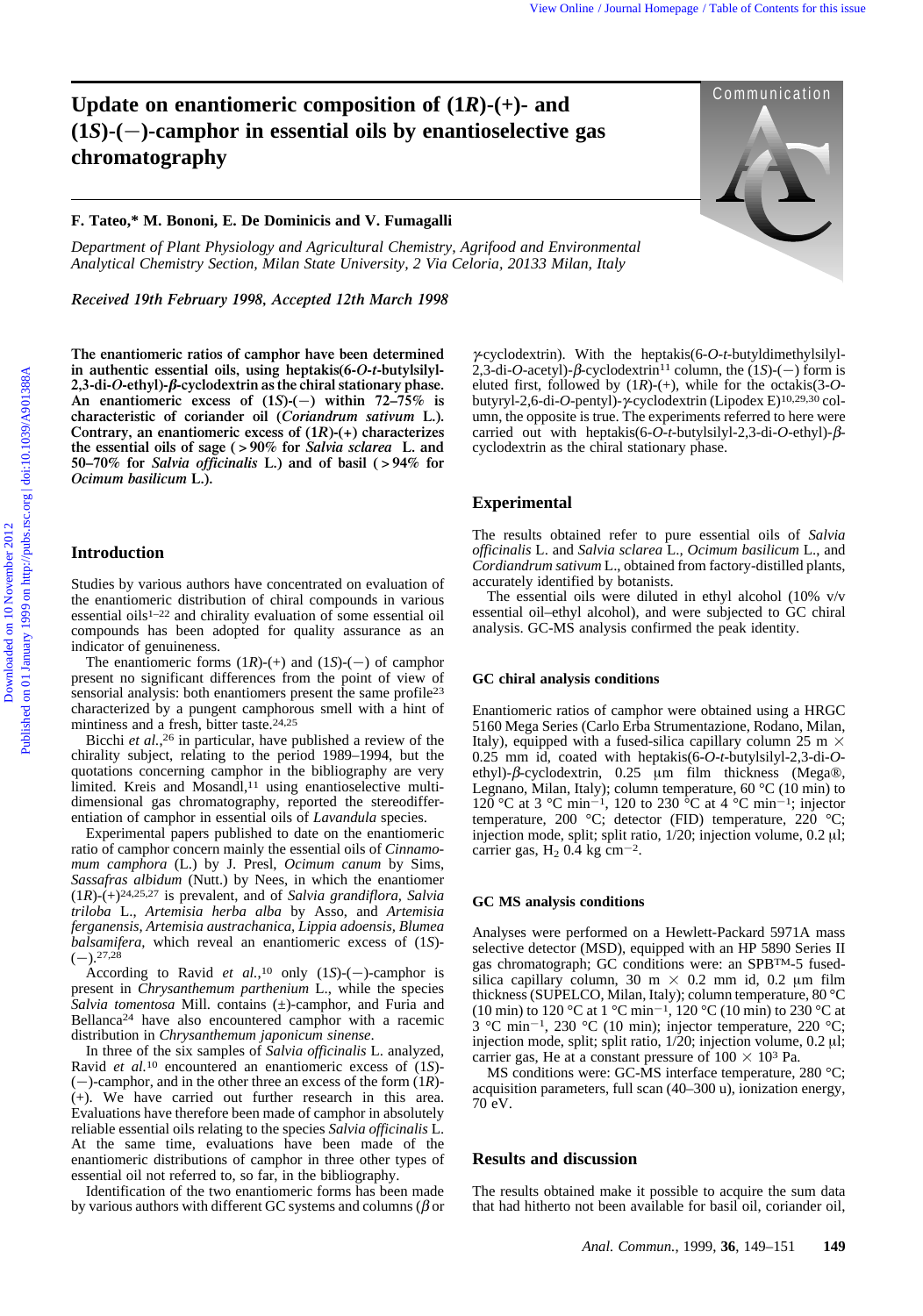**Table 1** Enantiomeric composition, enantiomeric excess and relative quantity of camphor in authentic essential oils.

| and clary sage oil. Only some of the data obtained to date are<br>confirmed and concern Salvia officinalis L.<br>Table 1 gives the values of enantiomeric distribution of<br>camphor in the essential oil samples analyzed, and Fig. 1 shows<br>the enantiomeric distribution of camphor in the coriander oil<br>samples [sample 1, (a)] and basil oil [sample 4, (b)].<br>The essential oils of <i>Salvia sclarea</i> L. present an enantio-<br>meric excess of $(1R)-(+)$ exceeding 90%; the oils of Salvia<br><i>officinalis</i> L. also present an enantiomeric excess of $(1R)$ - $(+)$<br>that is less marked but nevertheless exceeds 50%.<br>Only $(1R)-(+)$ -camphor was found in three of the five<br>samples of essential oils of basil analyzed (samples 1,2 and 5),<br>while in the other two, the presence, albeit very limited, of the<br>enantiomer $(1S)$ - $(-)$ was found.<br>Table 1 Enantiomeric composition, enantiomeric excess and relative |                                 |                                 |             |                               | In coriander oil, an enantiomeric excess of the form $(1S)$ - $(-)$<br>was found to be a characteristic.<br><b>Conclusions</b><br>Results concerning enantiomeric excess values obtained by GC<br>chiral analysis of genuine Salvia sclarea L. and Salvia<br><i>officinalis</i> L. essential oils with a camphor content extending<br>over a fairly wide range $(0.1-25\%)$ , show an enantiomeric<br>excess of the form $(1R)$ -(+)-camphor. The enantiomeric excess<br>values, however, seem to be characteristic of the species and,<br>contrary to the results of other authors, have been found to<br>conform to very narrow variability limits.<br>This conclusion is compatible with the biosynthetic pathway<br>from geranyl pyrophosphate (GPP), the last step of which is the |
|---------------------------------------------------------------------------------------------------------------------------------------------------------------------------------------------------------------------------------------------------------------------------------------------------------------------------------------------------------------------------------------------------------------------------------------------------------------------------------------------------------------------------------------------------------------------------------------------------------------------------------------------------------------------------------------------------------------------------------------------------------------------------------------------------------------------------------------------------------------------------------------------------------------------------------------------------------------------|---------------------------------|---------------------------------|-------------|-------------------------------|-----------------------------------------------------------------------------------------------------------------------------------------------------------------------------------------------------------------------------------------------------------------------------------------------------------------------------------------------------------------------------------------------------------------------------------------------------------------------------------------------------------------------------------------------------------------------------------------------------------------------------------------------------------------------------------------------------------------------------------------------------------------------------------------|
| quantity of camphor in authentic essential oils.<br>Source                                                                                                                                                                                                                                                                                                                                                                                                                                                                                                                                                                                                                                                                                                                                                                                                                                                                                                          | Relative<br>quantity<br>$(\% )$ | Enantiomeric<br>composition (%) |             |                               | transformation of $(1S)$ -(-)-borneol to $(1R)$ -(+)-camphor by a<br>dehydrogenase NAD-dependent. <sup>31</sup><br>As regards Ocimum basilicum L. essential oils, with a<br>camphor content below 1%, chiral analysis shows, even in this                                                                                                                                                                                                                                                                                                                                                                                                                                                                                                                                               |
|                                                                                                                                                                                                                                                                                                                                                                                                                                                                                                                                                                                                                                                                                                                                                                                                                                                                                                                                                                     |                                 |                                 |             | Enantiomeric<br>$excess (\%)$ | case, an enantiomeric excess of $(1R)$ -(+)-camphor higher than                                                                                                                                                                                                                                                                                                                                                                                                                                                                                                                                                                                                                                                                                                                         |
|                                                                                                                                                                                                                                                                                                                                                                                                                                                                                                                                                                                                                                                                                                                                                                                                                                                                                                                                                                     |                                 | $(1S)$ - $(-)$ $(1R)$ - $(+)$   |             |                               |                                                                                                                                                                                                                                                                                                                                                                                                                                                                                                                                                                                                                                                                                                                                                                                         |
| Salvia sclarea L.                                                                                                                                                                                                                                                                                                                                                                                                                                                                                                                                                                                                                                                                                                                                                                                                                                                                                                                                                   |                                 |                                 |             |                               | 94%.<br>In contrast, results concerning <i>Coriandrum sativum</i> L.                                                                                                                                                                                                                                                                                                                                                                                                                                                                                                                                                                                                                                                                                                                    |
| Sample 1 (Italy)                                                                                                                                                                                                                                                                                                                                                                                                                                                                                                                                                                                                                                                                                                                                                                                                                                                                                                                                                    | 0.1                             | 3.8                             | 96.2        | 92.4(1R)                      | essential oils, show an enantiomeric excess of $(1S)$ - $(-)$ -cam-                                                                                                                                                                                                                                                                                                                                                                                                                                                                                                                                                                                                                                                                                                                     |
| Sample 2 (Italy)                                                                                                                                                                                                                                                                                                                                                                                                                                                                                                                                                                                                                                                                                                                                                                                                                                                                                                                                                    | 0.1                             | 4.9                             | 95.1        | 90.2(1R)                      | phor with very narrow variability limits.                                                                                                                                                                                                                                                                                                                                                                                                                                                                                                                                                                                                                                                                                                                                               |
| Salvia officinalis L.                                                                                                                                                                                                                                                                                                                                                                                                                                                                                                                                                                                                                                                                                                                                                                                                                                                                                                                                               |                                 |                                 |             |                               | It would seem possible to conclude that even the enantio-                                                                                                                                                                                                                                                                                                                                                                                                                                                                                                                                                                                                                                                                                                                               |
| Sample 1 (France)                                                                                                                                                                                                                                                                                                                                                                                                                                                                                                                                                                                                                                                                                                                                                                                                                                                                                                                                                   | 11.8                            | 23.4                            | 76.6        | 53.2 $(1R)$                   |                                                                                                                                                                                                                                                                                                                                                                                                                                                                                                                                                                                                                                                                                                                                                                                         |
| Sample 2 (France)                                                                                                                                                                                                                                                                                                                                                                                                                                                                                                                                                                                                                                                                                                                                                                                                                                                                                                                                                   | 24.9                            | 15.1                            | 84.9        | 69.8 (1R)                     |                                                                                                                                                                                                                                                                                                                                                                                                                                                                                                                                                                                                                                                                                                                                                                                         |
| Coriandrum sativum L.                                                                                                                                                                                                                                                                                                                                                                                                                                                                                                                                                                                                                                                                                                                                                                                                                                                                                                                                               |                                 |                                 |             |                               | botanical genuses.                                                                                                                                                                                                                                                                                                                                                                                                                                                                                                                                                                                                                                                                                                                                                                      |
| Sample 1 (Italy)                                                                                                                                                                                                                                                                                                                                                                                                                                                                                                                                                                                                                                                                                                                                                                                                                                                                                                                                                    | 5.4                             | 86.3                            | 13.7        | 72.6(1S)                      |                                                                                                                                                                                                                                                                                                                                                                                                                                                                                                                                                                                                                                                                                                                                                                                         |
| Sample 2 (Italy)                                                                                                                                                                                                                                                                                                                                                                                                                                                                                                                                                                                                                                                                                                                                                                                                                                                                                                                                                    | 5.1                             | 87.6                            | 12.4        | 75.2(1S)                      |                                                                                                                                                                                                                                                                                                                                                                                                                                                                                                                                                                                                                                                                                                                                                                                         |
| Sample 3 (Italy)                                                                                                                                                                                                                                                                                                                                                                                                                                                                                                                                                                                                                                                                                                                                                                                                                                                                                                                                                    | 5.2                             | 87.0                            | 13.0        | 74.0 (1S)                     |                                                                                                                                                                                                                                                                                                                                                                                                                                                                                                                                                                                                                                                                                                                                                                                         |
| Ocimum basilicum L. <sup>a</sup>                                                                                                                                                                                                                                                                                                                                                                                                                                                                                                                                                                                                                                                                                                                                                                                                                                                                                                                                    |                                 |                                 |             |                               | meric composition of camphor is a useful factor in assessing the<br>genuineness, and is a characterizing element, of various<br><b>References</b>                                                                                                                                                                                                                                                                                                                                                                                                                                                                                                                                                                                                                                       |
| Sample 1 (Italy)                                                                                                                                                                                                                                                                                                                                                                                                                                                                                                                                                                                                                                                                                                                                                                                                                                                                                                                                                    | 0.9                             | $\boldsymbol{0}$                | 100         | $100$ (1R)                    |                                                                                                                                                                                                                                                                                                                                                                                                                                                                                                                                                                                                                                                                                                                                                                                         |
| Sample 2 (Italy)                                                                                                                                                                                                                                                                                                                                                                                                                                                                                                                                                                                                                                                                                                                                                                                                                                                                                                                                                    | 0.7                             | $\overline{0}$                  | 100         | $100$ (1R)                    | 1 F. Tateo, M. Mariotti and M. Bononi, J. Essent. Oil Res., 1998, 10,                                                                                                                                                                                                                                                                                                                                                                                                                                                                                                                                                                                                                                                                                                                   |
| Sample 3 (Italy)                                                                                                                                                                                                                                                                                                                                                                                                                                                                                                                                                                                                                                                                                                                                                                                                                                                                                                                                                    | 0.4                             | 2.5                             | 97.5        | 95.0(1R)                      | 241.                                                                                                                                                                                                                                                                                                                                                                                                                                                                                                                                                                                                                                                                                                                                                                                    |
| Sample 4 (Italy)<br>Sample 5 (Italy)                                                                                                                                                                                                                                                                                                                                                                                                                                                                                                                                                                                                                                                                                                                                                                                                                                                                                                                                | 0.5<br>0.5                      | 2.0<br>$\Omega$                 | 98.0<br>100 | 96.0(1R)<br>100(1R)           | 2 F. Tateo and M. Bononi, American Laboratory News, 1997, April,<br>22D.                                                                                                                                                                                                                                                                                                                                                                                                                                                                                                                                                                                                                                                                                                                |



**Fig. 1** Enantiomer GC separation of camphor isolated from (a) *Coriandrum sativum* L. and (b) *Ocimum basilicum* L., using heptakis(6-*O-t*butylsilyl-2,3-di- $O$ -ethyl)- $\beta$ -cyclodextrin as the chiral stationary phase; for further conditions, see Experimental section.

### **Conclusions**

#### **References**

- 1 F. Tateo, M. Mariotti and M. Bononi, *J. Essent. Oil Res.*, 1998, **10**, 241.
- 2 F. Tateo and M. Bononi, *American Laboratory News*, 1997, April, 22D.
- 3 F. Tateo, E. Desimoni and M. Bononi, in *Wine Nutritional and Therapeutic Benefits*, ed. T. R. Watkins, American Chemical Society, Washington, DC, 1997, pp. 94–112.
- 4 F. Tateo and M. Bononi, *Chimica analitica degli Aromi*, ed. G. M. Ricchiuto, Bussolengo, Verona, 1995, vol. 1, pp. 305–343.
- 5 U. Ravid, *Perfum. Flavor.*, 1998, **23**(4), 25.
- 6 U. Ravid, E. Putievsky, I. Katzir, E. Lewinsohn and N. Dudai, *Flavour Fragr. J*., 1997, **12**, 109.
- 7 C. Bicchi, A. D'Amato, V. Manzin and P. Rubiolo, *Flavour Fragr. J*., 1997, **12**, 55.
- 8 U. Ravid, E. Putievsky and I. Katzir, *Flavour Fragr. J*., 1996, **11**, 191.
- 9 U. Ravid, E. Putievsky and I. Katzir, *Flavour Fragr. J*., 1995, **10**, 281.
- 10 U. Ravid, E. Putievsky and I. Katzir, *Flavour Fragr. J*., 1993, **8**, 225.
- 11 P. Kreis and A. Mosandl, *Flavour Fragr. J*., 1992, **7**, 187.
- 12 A. Mosandl and V. Schubert, *Z. Lebensm.-Unters.-Forsch.*, 1990, **190**, 506.
- 13 A. Mosandl, U. Hener, P. Kreis and H.-G. Schmarr, *Flavour Fragrance. J*., 1990, **5**, 193.
- 14 P. Kreis, A. Mosandl and H.-G. Schmarr, *Dtsch. Apoth. Ztg.*, 1990, **130**, 2579.
- 15 C. Askari, P. Kreis, A. Mosandl and H.-G. Schmarr, *Arch. Pharm.*, 1992, **325**, 35.
- 16 C. Askari and A. Mosandl, *Phytochem. Anal.*, 1991, **2**, 211.
- 17 V. Schubert and A. Mosandl, *Phytochem. Anal.*, 1991, **2**, 171.
- 18 H.-G. Schmarr, A. Mosandl and A. Kaunzinger, *J. Microcolumn. Sep.*, 1991, **3**, 395.
- 19 A. Dietrich, B. Maas, V. Karl, P. Kreis, D. Lehmann, B. Weber and A. Mosandl, *J. High Resolut. Chromatogr.*, 1992, **15**, 176.
- 20 D. Lehmann, C. Askari, D. Henn, F. Dettmar, U. Hener and A. Mosandl, *Dtsch. Lebensm.-Rundsch.*, 1991, **87**, 75.
- 21 V. Karl, H.-G. Schmarr and A. Mosandl, *J. Chromatogr.*, 1991, **587**, 347.
- 22 A. Mosandl, U. Hener, P. Kreis and H.-G. Schmarr, *Flavour Fragr. J*., 1990, **5**, 193.